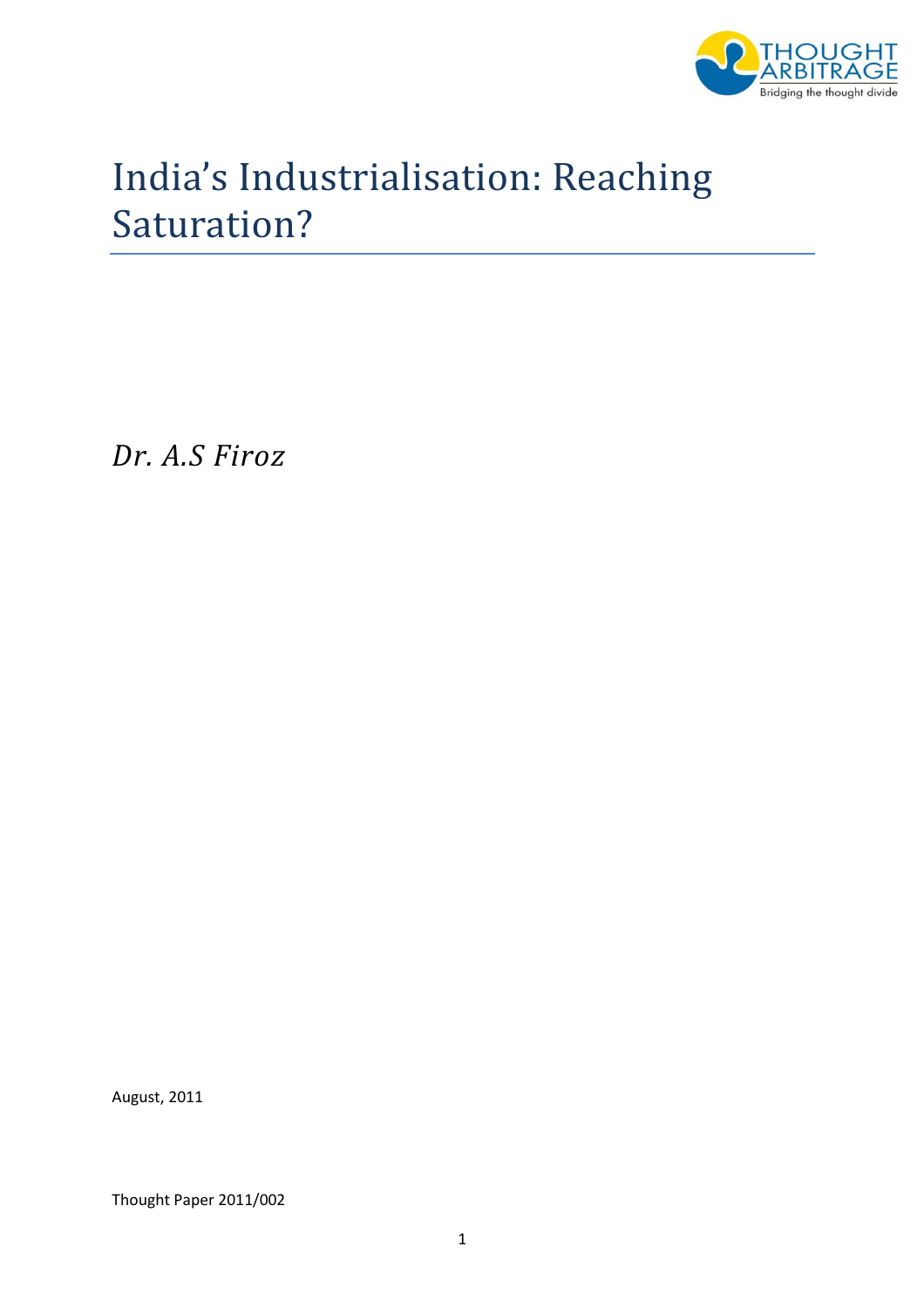

India's dreams of becoming a global manufacturing giant seem to have met with massive and rather unforeseen challenges. Local and foreign investment proposals came in droves in strong appreciation of the opportunities in the country. But, today, a closer look at the investment projects, in implementation or on the drawing board, there is huge disappointment with near total uncertainty about the conditions surrounding them. The situation is not so bad for small or even medium sized manufacturing units. It was not so good about them in the past too. But, they are still on course helped and driven by the expanding market. But, the large projects, most of them, whether related to manufacturing, infrastructure or real estate are passing through a very difficult period. Tatas or Adanis or Reliance have not been able to set up their Ultra Mega Power Projects, the massive steel projects of POSCO, Arcelor Mittal Steel, Tata Steel, JSW Steel, etc.. have either been given up or held on with the investors hoping against hope for some miracle to happen and change the day for them some time.

Most of these projects face similar issues. They have been unable to acquire land or the state governments have failed to hand that over them to them. If betel leaves growers have come against POSCO, villagers in Kalinga Nagar stood against Tata Steel and refused to sell their land for the steel project. The same problem forced almost all others either to abandon their projects or go slow on them. Freehold government land in the right place is not available easily in the size it is required. Therefore, the same has to be acquired to the extent necessary from the private land owners or settlers, which involves displacement.

The other related issue is lack of environmental and forest clearance and the support of the local population to these projects. In some cases, the investors wanted to rush through without doing a proper due diligence on these matters assuming a business as usual scenario at the state of conceptualisation of the project. In certain other, the investors are

## Thought Paper 2011/002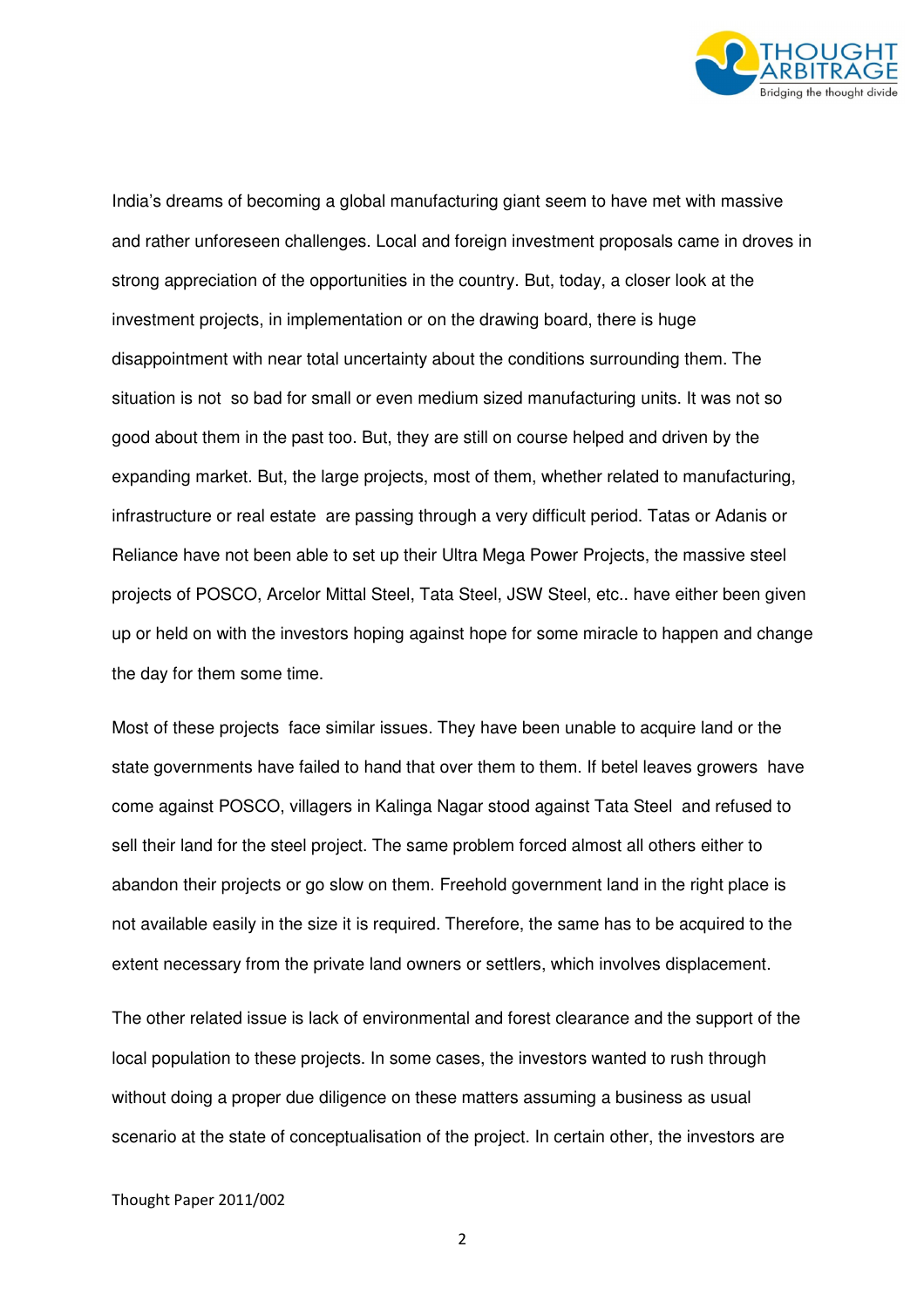

finding new and tougher conditions, rules etc.. not witnessed earlier and are now finding it difficult to negotiate the higher degree of compliance requirement or altogether new sets of rules coming in at the advanced stages of implementation or planning . Impact assessment studies, in many cases, were taken lightly. Small organisations carried them out supporting the projects, with analysis that lacked content and analytical depth. It has been reported that many such studies for different projects were almost 'photocopies" ! In many other cases, it is the people's groups, call them NGOs or others, have mobilised the local population to resist industrial development and not letting the projects to come up. Lengthy negotiations and heated arguments leading to in many cases police actions ( further complicating the problems) have failed to yield any constructive solution. There could be many reasons for that - from genuine concerns to extortion.

It is also evident and quite clearly be accepted that procedural delays – including cases of government files getting locked up in the cupboards of the concerned government departments or the regulatory bodies-have made things difficult for the prospective investors. It may not require much reasoning to argue that in many cases, basic corruption may be the reason why the process moved so slow.

But, there are many other reasons too. The centre - state dichotomy. The central government formulates policy and when it comes to implementation of an industrial project, it is the state government that rules. The central government today has very little or in certain cases no role to play at all except for environment and forest clearance or providing raw materials linkages , say in the case of a steel project. In the case of others, such as power, the government role still does exist, but, has been diluted over the years. Therefore, even when an investor has been able to conceive a good project and has got all the support of a well reformed central government, that cannot cross the barriers put by the state governments so easily.

Thought Paper 2011/002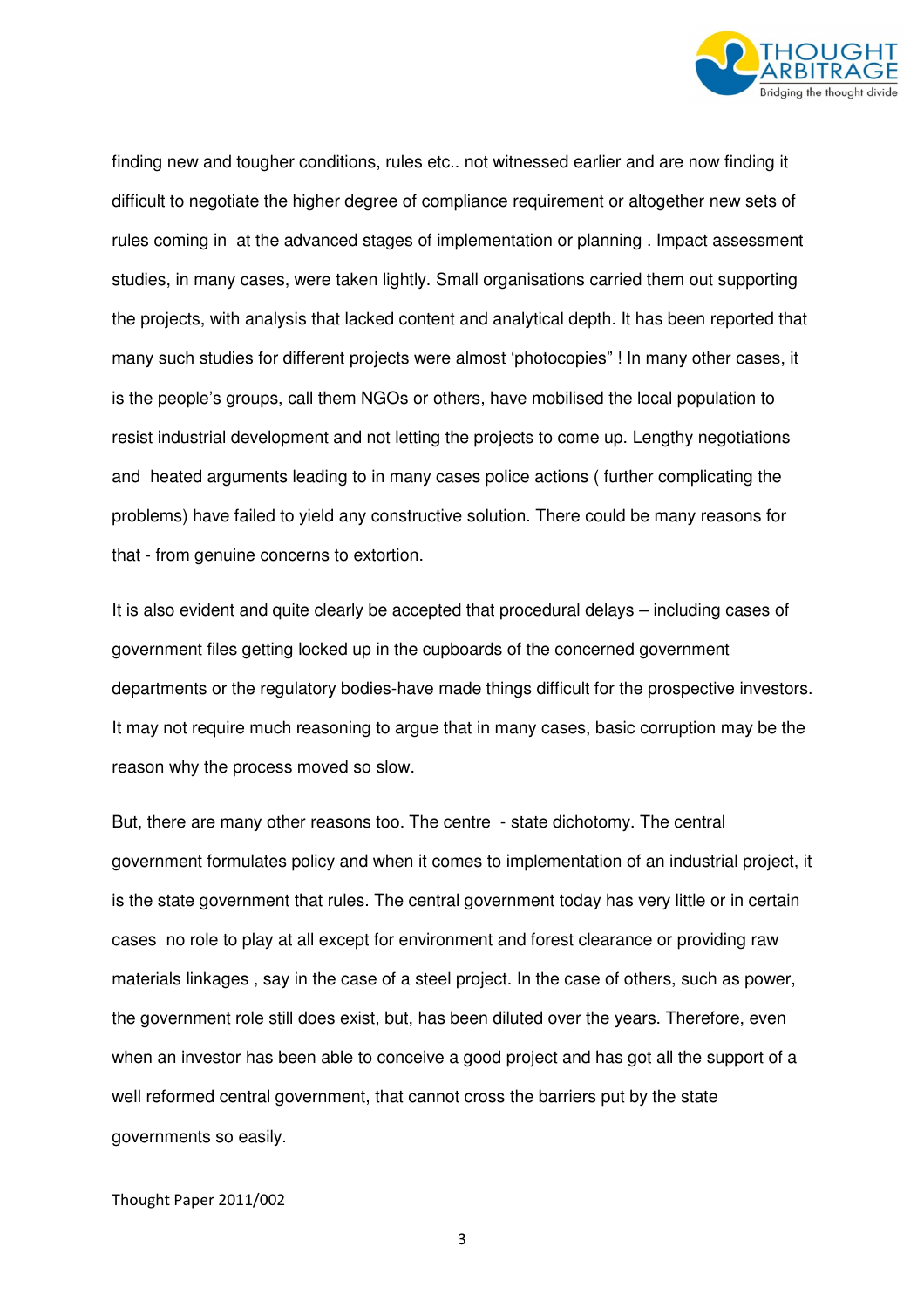

 One of the most important factors for delay, very often cited by the industry, is lack of capacity to understand the complexities of the laws related to environment and forest or land at lower echelons of the state bureaucracy. The files sit there for a long time and wrong positions are taken even if they move slowly requiring a movement back and forth many times, the fear of strong local resistance to any clearance they accord make them more nervous. The local population and the NGOs are today active pressure groups. Conflicts within local politics cannot also be ignored. In fact, diverse pressure groups and interests make the job more difficult for any bureaucrat.

Why are the people in backward and local areas reacting so sharply against the industrial projects? Let me take in the first place the case of land acquisition.

In the early days of industrialisation land used to be acquired by the state and provided to the investors. What the landowners got was literally a pittance. The government was not active enough to continuously monitor escalations in land asset value and bring in necessary legislation or administrative actions to revise the compensation levels on a continuous and transparent basis. Today, compensations talked about are not anymore the pittances of the past. In most cases, they are many times the current valuation of the land with additional support such as providing jobs to those losing employment or parting with their agricultural land. The situation does not seem to be improving even with these "farer than the market" packages. Why?

Among all the asset classes in India, land has exhibited highest levels of appreciation so far in the past so many decades. In many cases, they have appreciated 100 percent in a year. Now, let me assume that a plot of land has a valuation of Rs.100,000 at a given point in time and the owner is paid Rs. 300,000 for the same. In three years, the nominal value of the money ( not adjusted for inflation ) he receives grows to Rs. 388500 approximately. If the

Thought Paper 2011/002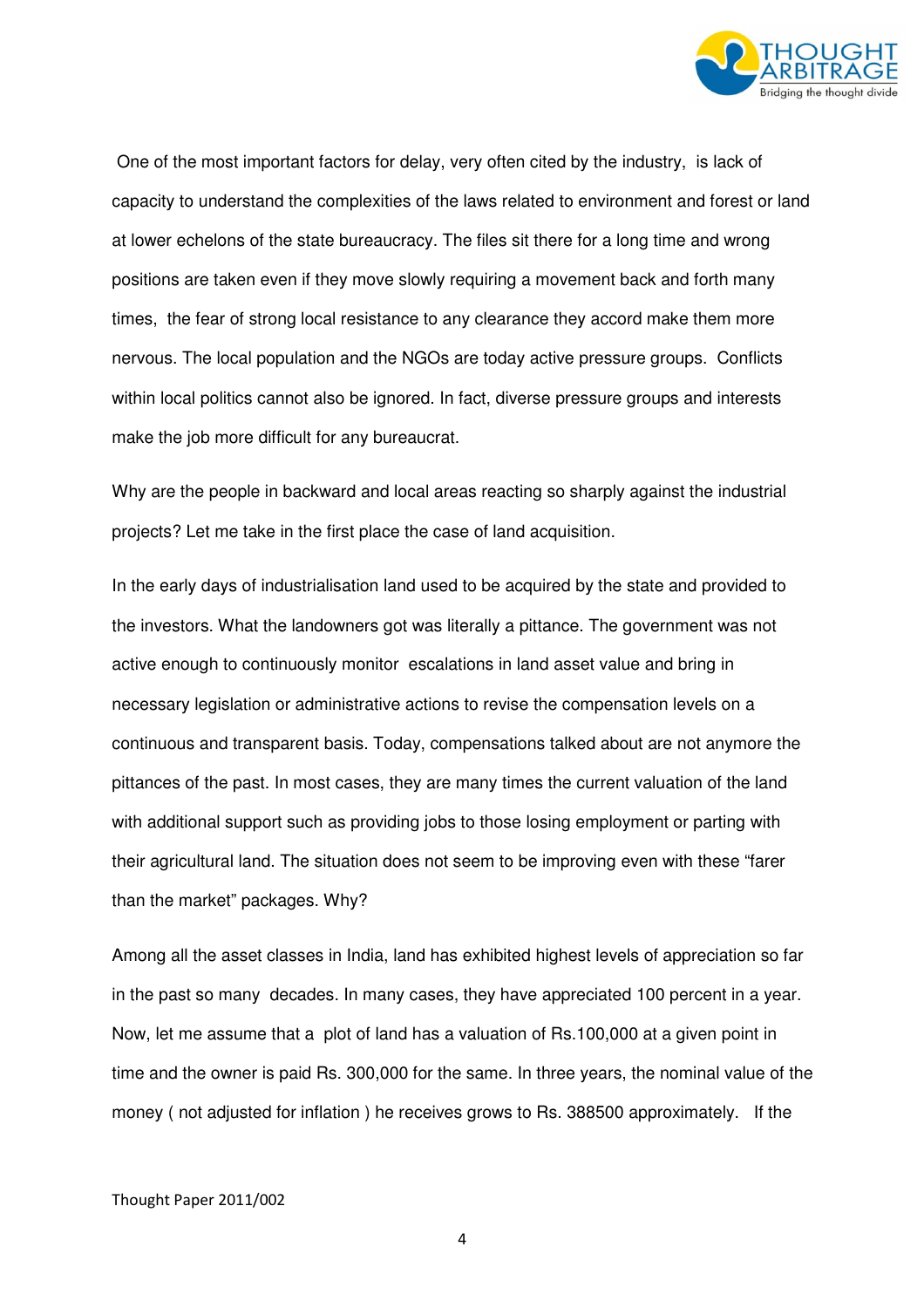

land value appreciates to a level of say Rs.400,000 at the end of the third year, the landowner would realise the sense of capital loss at that time. As years pass by, the land seller will feel more and more disheartened to see land prices moving continuously faster making him feel losing everything from the transaction. This is the best case scenario considering a very high rate of interest and assuming a prudent and intelligent investor who puts his money safely in a bank.

The other worry is, in most cases, imprudent villagers spend away the money they receive in buying appliances, living luxuriously and even turning alcoholic. When the money is spent away in a few years time, the land seller resorts to other means such as collective violence and coercion.

Let me assume now that the transaction has also involved a perpetual income loss which will be definitely a case if the land was productive. Here is the relevance of providing alternative employment. The problem in this case is that while the income loss is immediate, potential earnings from a promised job are a matter of the future and remains uncertain as there is always a possibility of a breakdown of contract. Even if this is unlikely to happen in reality, mistrust gets built up. The land owner is also not very confident of any fruitful employment due to real or perceived lack of skill. Further, with today's level of automation and management practices, the industrial units are far less labour intensive and create much fewer jobs per unit of capital invested than in the past. Therefore, the number of jobs that can actually come about from direct employment will be much smaller. The extent of employment and business opportunities which emerge as a consequent of an industry, regionally or locally, can be very large and that can be the core of any development drive. But, this space is undefined and is subject to intense competition. It is perfectly possible that the opportunities in trade or other service areas will actually be grabbed very quickly by outsiders who already have a fair degree of experience and knowledge.

## Thought Paper 2011/002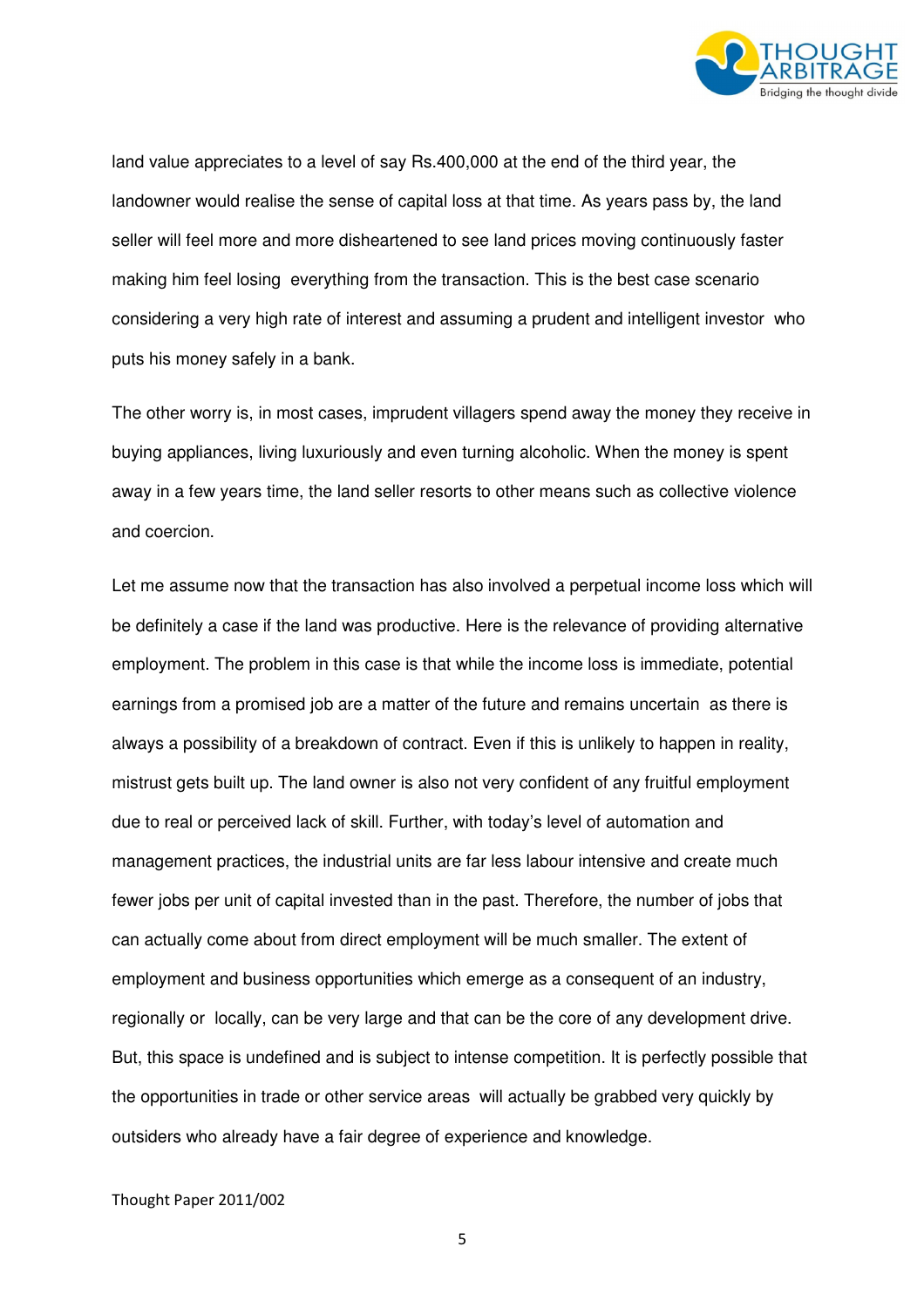

Therefore, alternative employment offer schemes also do not work. And, if one has to pay for that upfront, on the valuation of the future stream of incomes to the land sellers, the price could be going up beyond the means of the investors. Since the land owners have no way to evaluate this risk, they will be expected to resort to hard bargains, to the point the investors find their project prospects going into the oblivion.

The investors are also wary of promising engagement of the militant locals. Irrespective of what they are asked to do, these locals come from a position of strength, having tasted victory at the time the project came into being. This can lead to deadly trade union problem and local law and order disturbance. Recent years of history has pointed to a sharp rise in militant and violent trade unionism. In many cases, the leaders have been ruthless and resorted to ghastly acts of violence.

Therefore, in the backward areas, especially adjacent to a forest or in the middle of it, setting up industrial projects will be a matter of tough order. Then what is the alternative?

The second best options are to come to developed areas. Let me assume at this moment that there is no apparent geographical disadvantage in setting up a project in that area. With this, we are excluding categories such as the case of a steel plant in Punjab or Haryana where there is no raw materials such as iron ore or coal.

The areas which have industrially prospered have other kinds of problems. There is no land even to talk about and whatever is available that can accommodate only industrial units of small and medium size. The land availability is going down drastically and such areas cannot even partially meet the demand from the investors today, let alone those who will be joining the queue in the days to come. Some of the major industrial states where land acquisition has not been a major issue, such as Tamil Nadu, Karnataka, Maharashtra, Gujarat, etc.. will

## Thought Paper 2011/002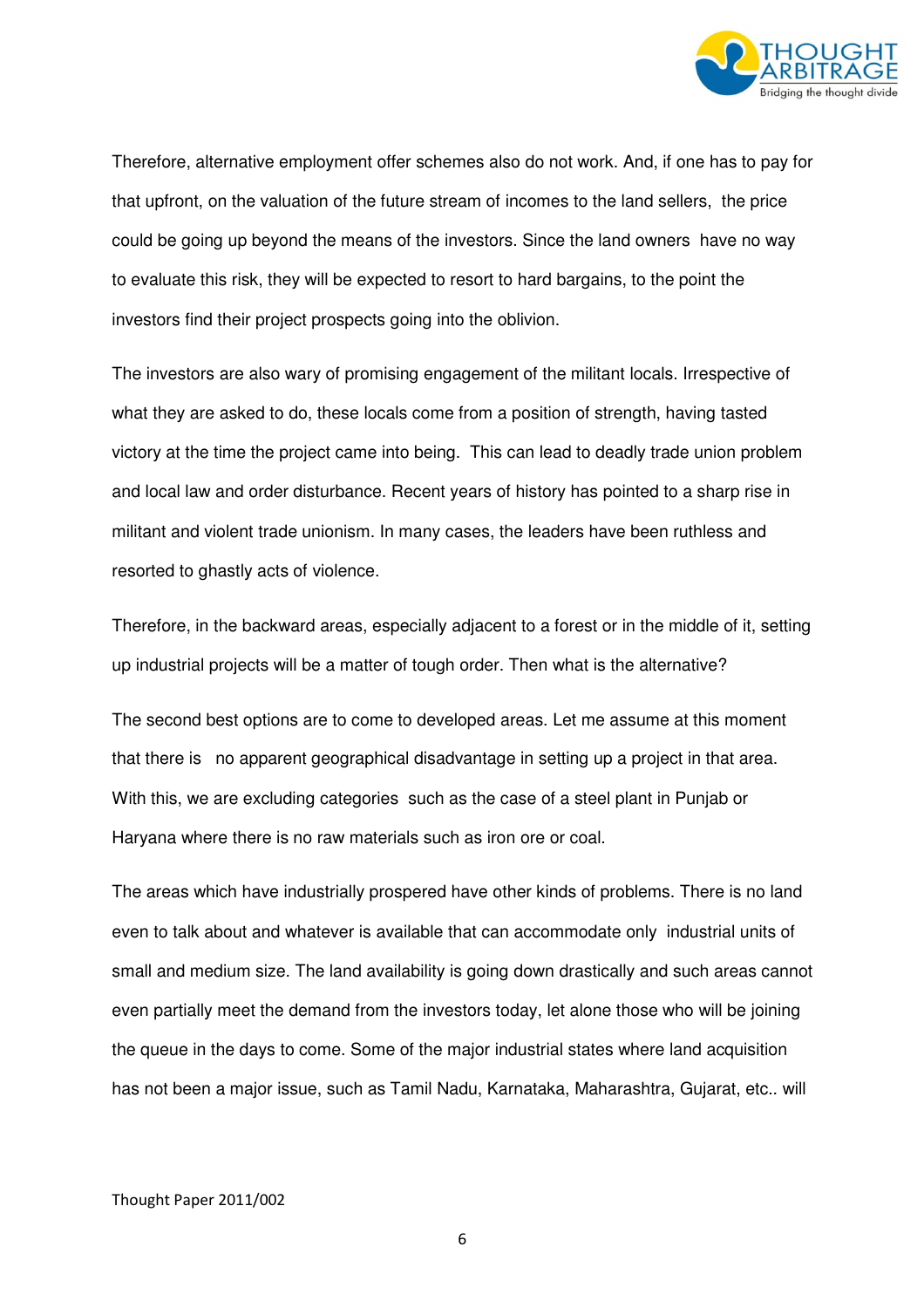

find themselves soon saturated, burdened with additional problems such as water shortages etc..

If land is not available in non-forest areas and there is strong concern, and rightly so, for protection of the environment and the forest, it will be nearly impossible to have industries set up in such areas. Also, the vast stretch of the forest and semi-forest areas where industries could come up and land is available are controlled by extremist violent forces, call them Naxals, Maoists or whatever. The growing number of incidents of security personnel being ambushed and killed presents a grim scenario and literally wipes out any possible industrialisation in several states of the country which would have been fairly well placed for industrial development.

Industrial development is closely linked with the access to natural resources. For all the reasons discussed above, mining will become absolutely challenging. Further, the massive scope of corruption in allocation of mining leases, much of which has been unearthed recently, raise a very big question. How will the mess be cleared and whether anyone today can plan investments based on these mining industries' output. If iron ore mining is to be suspended, for whatever reasons, the question will come what will happen to the steel industries already set up based on the expectation of a seamless supply of this critical item? If anyone looks at whatever is happening in Karnataka, the economics and the politics of it, will turn the pages backward to take a harder look at their own investment intents.

In the more recent context of a mass movement to fight corruption, whereas allocation of natural resources including land for industrialisation has drawn strong attention, in a stronger policy regime in the presence say of a Lok Pal in whatever form it is will literally close the process, as it will not only be hard to take a decision with inherent risk in it of going wrong

## Thought Paper 2011/002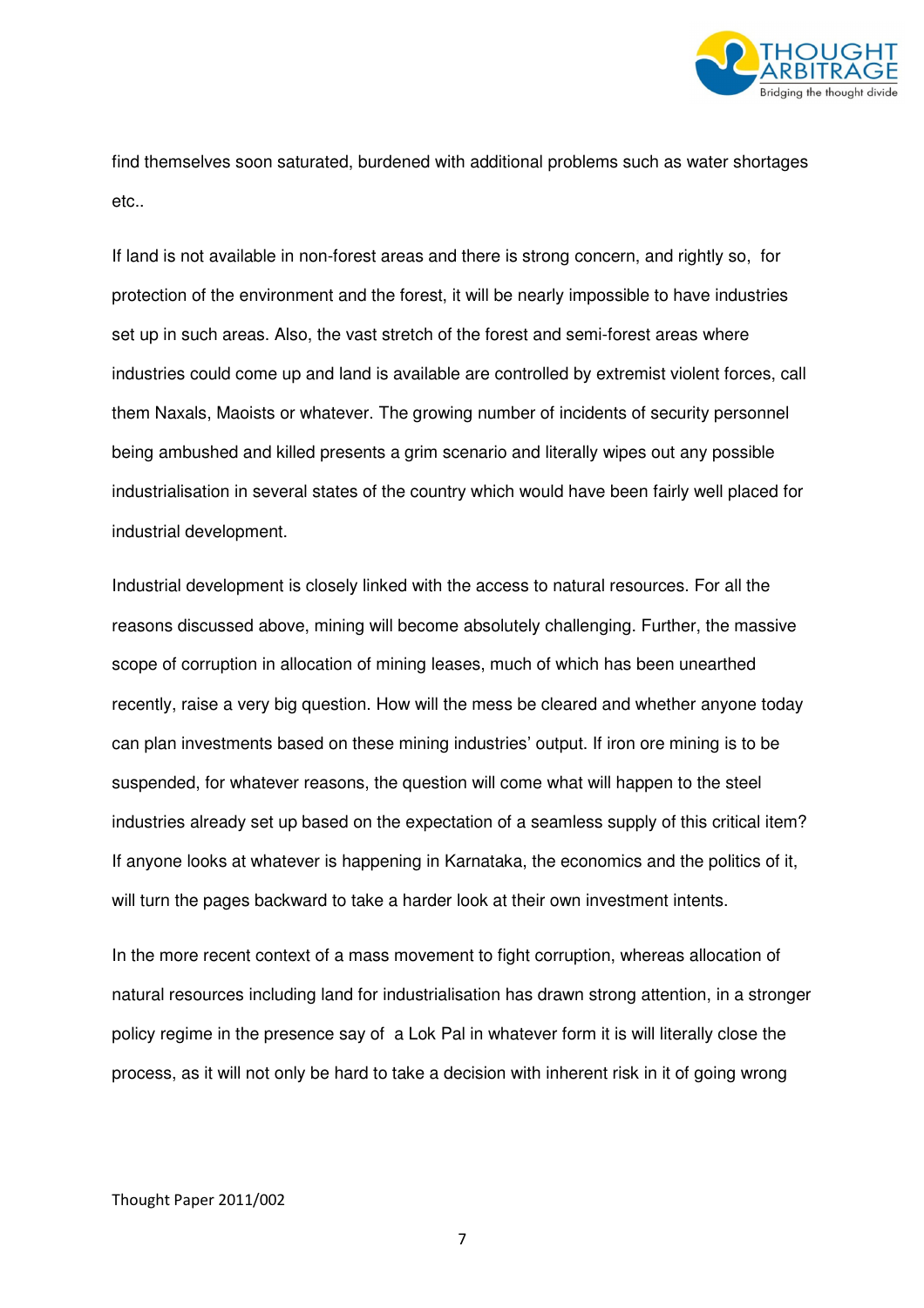

somewhere, but more importantly there will be fewer to do so. The honest especially will stay miles away.

If industrial capacity does not grow adequately, its impact will be seen in the form of sustained high inflation, due to industrial capacity constraints, infrastructure bottlenecks and high input costs. Slowly, this will lead to erosion of household savings, which has already been seen now. This will consequently pull down demand for industrial goods to ultimately bring the industrial or more generally the economic growth to a halt. The implications of these conditions are well known to any graduate in economics and need not be gone into details.

Many disturbing things are happening together cause a chain of clearly synchronised negatives. The global economic slowdown and financial turmoil in the western developed nations, inflation in the country, political and social movements and high costs of capital have already blown the wind out of many projects conceived in the recent few years. Many of them were at advanced stages and a lot of money has already been sunk in them. The fight over compensations to farmers and the position taken by various bodies in providing justice to those who lost land cheaply, however justified these cases are, are caught in a bind. The builders have a contract with the buyers which will not allow them to renegotiate. At the same time, the never ending demands of the farmers do not provide sufficient hope for early settlement of the cases. They have to wait, having blocked their capital in the first place on whatever they have spent and also at the same time face the most unexpected condition of a high interest regime making all their projects almost completely unviable.

The worry is not that there was a dispute. The problem is where is the benchmark for such a contract and how much one is assured that his investment will be safeguarded by the legal system. At this moment, the picture is worrisome to say the least. Most of us who have been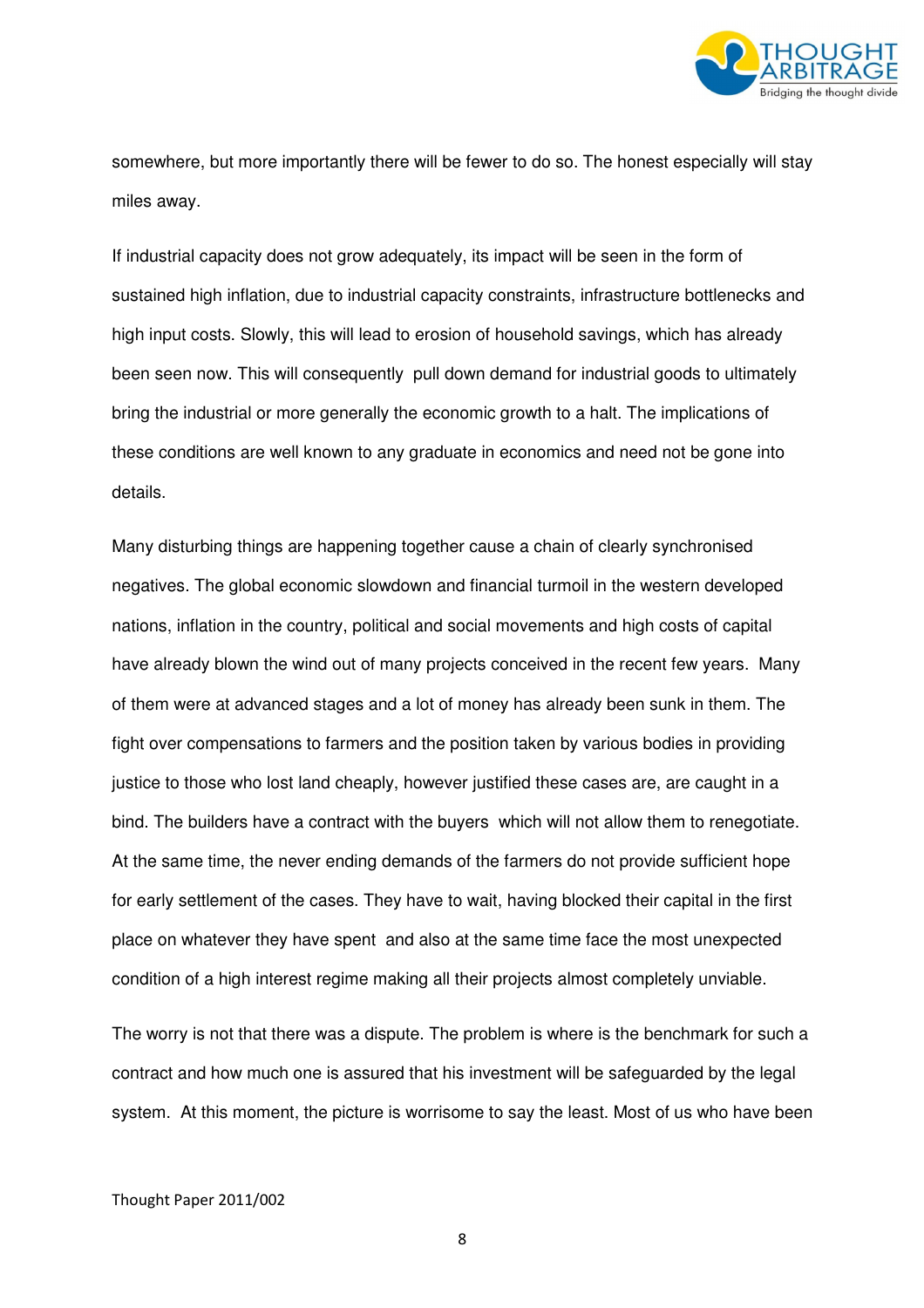

closely associated with promotion of the country's image in international investment forums talking about our strong legal system and the culture of adherence to contracts, are cutting sorry figures as uncomfortable questions are being thrown back at us mercilessly.

There are many more issues which need strong attention and all of them cannot be discussed in this short thought paper.

 The question that is before us today, do we hope to see the end of the tunnel in the normal course groping around for a while or that we need to do something else so that the industrial potential of the country is realised to the maximum possible.

Let me look at a few feasible options and ways to get out of the mess.

There are two ways land can be made available very quickly. One, most of the old business units, especially and more prominently the public sector undertakings ( PSUs) have huge plots of land available with them. In most cases, these are far beyond their current and even future requirement. For example, Bokaro Steel Plant of Steel Authority of India Ltd. Has tens of thousand s of acres of land lying unused. A conservative estimate will show that in the land they have in their operation area, they can accommodate a 100 million tonnes steel plant. What they have today is only a 4 million tonnes plant and the entire country's steel production resting at about 70 million tonnes! The township area is excluded. The government may ask these units to go for a rationalisation of land provided to such units and the state government may be asked to take over the surplus land and allocate the same to new units.

A large portion of the expenditure under rural development can be relocated to the technical education system. There is a massive shortage of skilled technical manpower. While the private sector has taken some strong initiates in the recent period, the fact remains that